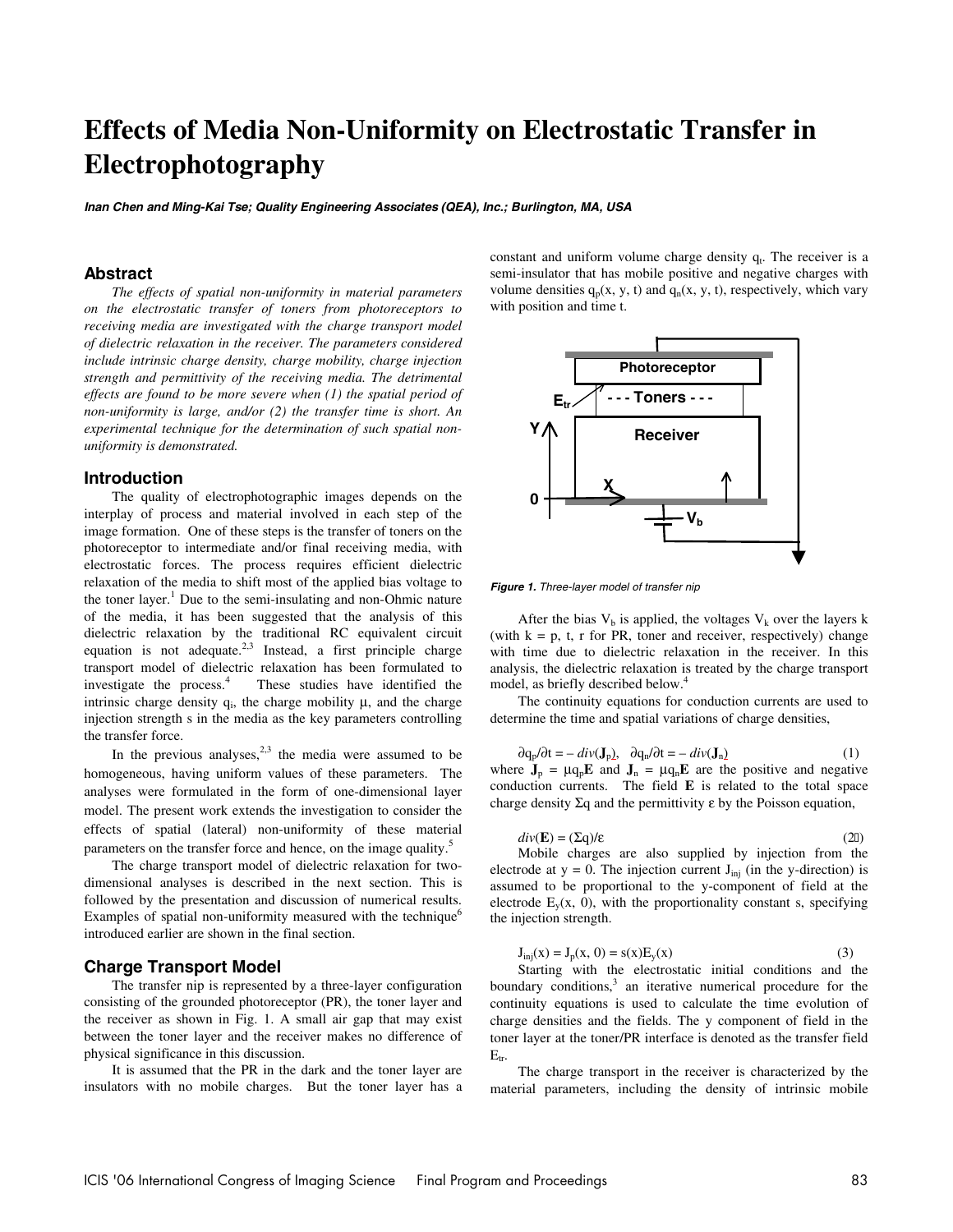charges  $q_i$ , the charge mobility  $\mu$ , the injection strength s, and permittivity ε. Numerical examples of the growth of transfer fields with time, for the cases in which these parameters have uniform values within the layer are shown in Refs. 2 and 3. In the present work, the effects of non-uniformity in these parameters on  $E_{tr}$  are considered. The non-uniformity is represented by sinusoidal spatial variations in the lateral (x) direction, i.e.,

$$
q_i(x) = q_0 + q_1 \cos(\pi x/w) \tag{4A}
$$

 $s(x) = s_0 + s_1 cos(\pi x/w)$  (4B)

$$
\mu(x) = \mu_0 + \mu_1 \cos(\pi x/w) \tag{4C}
$$

$$
\varepsilon(x) = \varepsilon_0 + \varepsilon_1 \cos(\pi x/w) \tag{4D}
$$

where w is the half-period of the spatial non-uniformity.

 Numerical results are generated for eight cases tabulated in Table I. For clarity in revealing the effects, in each case only one of the parameters is assumed to have the sinusoidal variation (denoted as "*cos*" in the table) while the others have uniform values (1 or 0 in normalized units of Table II).

**Table I.** 

| Case           |     | S   | u   | ε   |
|----------------|-----|-----|-----|-----|
| A <sub>1</sub> | cos |     |     |     |
| A2             | cos |     |     |     |
| B1             | 0   | cos |     |     |
| <b>B2</b>      |     | cos |     |     |
| C <sub>1</sub> |     |     | cos |     |
| C <sub>2</sub> |     |     | cos |     |
| D1             |     |     |     | cos |
| D2             |     |     |     | cos |

### **Results and Discussion**

The numerical examples are presented in normalized units listed in Table II. The first four basic units are used to define the next five derived ones. The typical values of the units for the present application are also listed for references.

#### **Table II. Normalized Units**

| Units                                             | <b>Typical Values</b>            |
|---------------------------------------------------|----------------------------------|
| Length: $L_r$                                     | $10^{-2}$ cm                     |
| Permittivity: $\varepsilon_r$                     | $3x10^{-13}$ F/cm                |
| Voltage: $Vh$                                     | $10^3$ V                         |
| Charge mobility: $\mu_0$                          | $10^{-5}$ cm <sup>2</sup> /V sec |
|                                                   |                                  |
| Field: $E_0 = V_b/L_r$                            | $10^5$ V/cm                      |
| Time: $t_0 = L_r / \mu_0 E_0 = L_r^2 / \mu_0 V_b$ | $10^{-2}$ sec                    |
| Capacitance: $C_0 = \varepsilon_r / L_r$          | $3x10^{-11}$ F/cm <sup>2</sup>   |
| Charge density (area): $Q_0 = C_0 V_h$            | $3x10^{-8}$ Coul/cm <sup>2</sup> |
| Charge density (vol.): $q_0 = Q_0/L_r$            | $3x10^{-6}$ Coul/cm <sup>3</sup> |
| Injection strength: $\sigma_0 = \mu_0 q_0$        | $3x10^{-11}$ S/cm                |



**Figure 2.** Transfer field  $E_{tr}$ distribution due to spatial variation in  $q_i$  (Case A1), for  $w = 4$ , at different transfer times



Figure. 3. E<sub>tr</sub> distribution for Case A1, for various half-period w.



**Figure. 4.** Time dependence of  $E_t$  amplitude:  $\Delta E_t$  for Case A1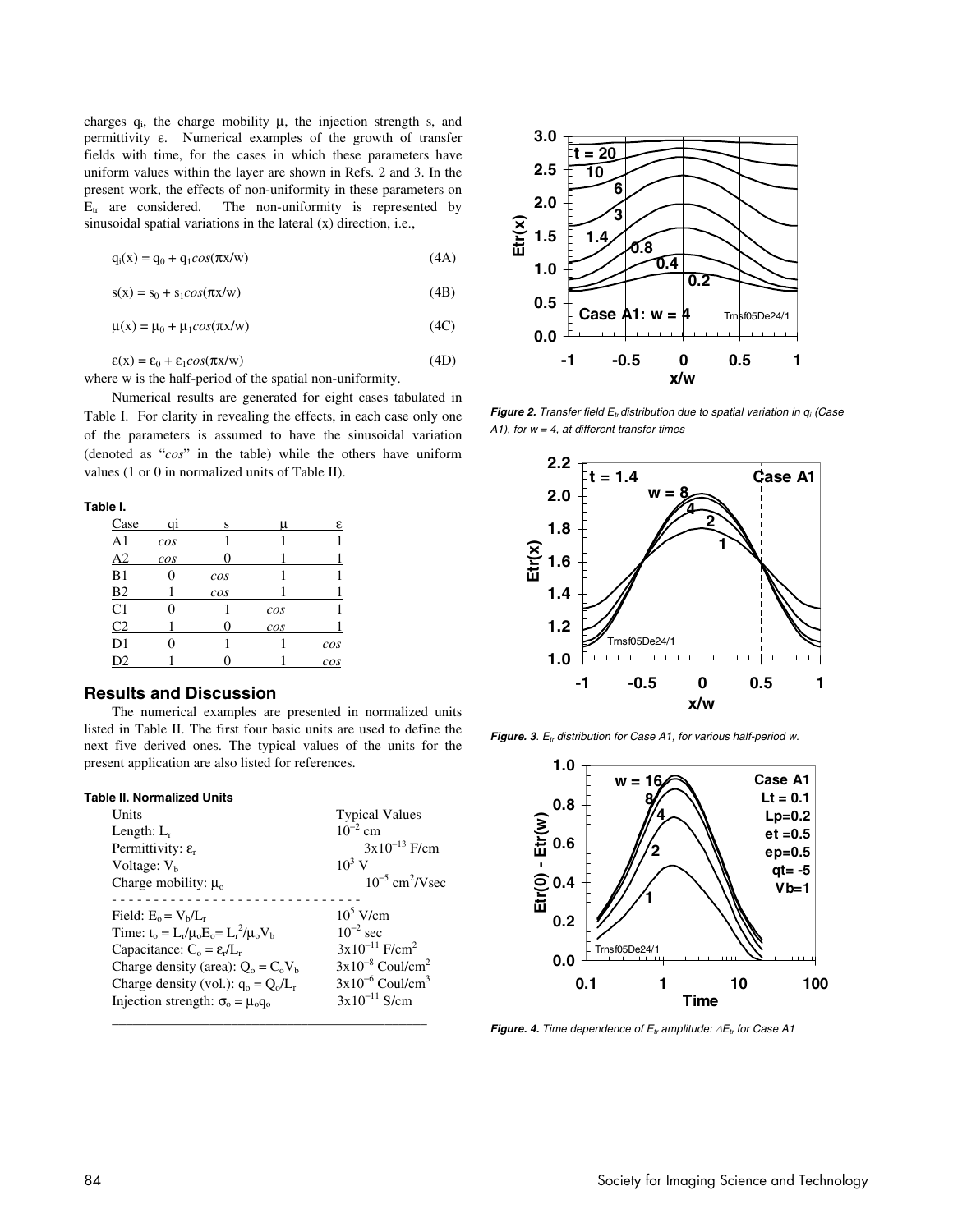Figure 2 shows the distribution of  $E_{tr}(x)$  over a period (from x  $= -w$  to w) due to spatial variation in  $q_i$  (case A1), with  $w = 4$  (in units of  $L_r$ ), at different transfer times. The other parameter values are chosen as: layer thickness:  $L_r = 1$ ,  $L_t = 0.1$ ,  $L_p = 0.2$ ; the permittivity:  $\varepsilon_r = 1$ ,  $\varepsilon_t = 0.5$ ,  $\varepsilon_p = 0.5$ ; toner charge density:  $q_t = -5$ and bias voltage  $V_b = 1$  (all in normalized units of Table II). However, the conclusions are independent of the choice of these parameter values within the range of practical interest. It can be seen that the size of  $E_{tr}$  (at any x) increases with time, approaching a saturation value. The same feature is observed for other w values and other cases (A2 – D2).

The dependence of  $E_{tr}$  distribution on the half-period w at a transfer time when the fluctuation is significant (e.g.,  $t = 1.4$ ) is shown in Fig. 3. The amplitude of  $E_{tr}$  variation over a period,  $\Delta E_{tr}$  $= E_{tr}(0) - E_{tr}(w)$  is seen to increase with the half-period w, approaching a limit at large w. This can also be seen from Fig. 4, which shows the time dependence of  $\Delta E_{tr}$  for various w values.  $\Delta E_{tr}$  is seen to increase initially to a maximum then decreases to zero in a few 10 units of time  $t_0$ .

The corresponding results for other cases are summarized in the next three figures. Figure 5 shows the increase of  $\Delta E_{tr}$  with w, at a time  $t = 10$  (when the fluctuation is still significant), for all cases. The increase is seen to asymptote to the maximum value at  $w \geq 10$ .



**Figure 5.** Dependence of  $\Delta E_t$  on half-period w, for all 8 cases, at t = 10.

Figure 6 summarizes the time dependence of  $\Delta E_{tr}$ , in all 8 cases for w = 8. While in many cases  $\Delta E_{tr}$  decreases to zero at a long time,  $(t \ge 100$ , as shown in Fig. 4 for Case A1), in Cases A2, C2 and D2, with the injection strength negligibly small  $(s = 0)$ ,  $\Delta E_{tr}$  asymptotes to a finite value even after a long transfer time. This suggests that a significant charge injection from the electrode  $(s > 0)$  is important in eliminating the  $E_{tr}$  variations arising from spatial non-uniformity of the receiver parameters.

In Cases D1 and D2,  $\Delta E_{tr}$  is large at short time, because the permittivity  $\varepsilon$  has a large control on  $E_{tr}$  before charge transport and injection become significant.  $\Delta E_{tr}$  decreases as the transfer time is increased. The same features are seen with other w values.

The time dependence of  $E_{tr}$  values averaged over a period of spatial variation for the 8 cases are shown in Fig. 7.In all cases the average  $E_{tr}$  increases with time reaching a large asymptotic value after about 100 time units, except the three cases (A2, C2 and D2) with negligible injection  $s = 0$ . In these latter cases, the asymptotic value is reached at a shorter time, but is significantly lower than that for the other cases, indicating again the importance of charge injection from the electrode in achieving efficient and uniform transfer.



**Figure 6.** Time dependence of ∆E<sub>tr</sub> for all 8 cases, represented by examples for half-period  $w = 8$ .



**Figure 7.** Time dependence of  $E_t$  averaged over one period of spatial variation, for all 8 cases, for  $w = 8$ .

#### **Conclusions**

The dielectric relaxation of the receiving media, which is important in efficient transfer of developed toners has been treated by the charge transport model with intrinsic charge density qi, charge mobility  $\mu$ , charge injection strength s and permittivity  $\varepsilon$  as the transport parameters. $2-4$  By representing the spatial variations of these parameters with sinusoidal functions, and considering the